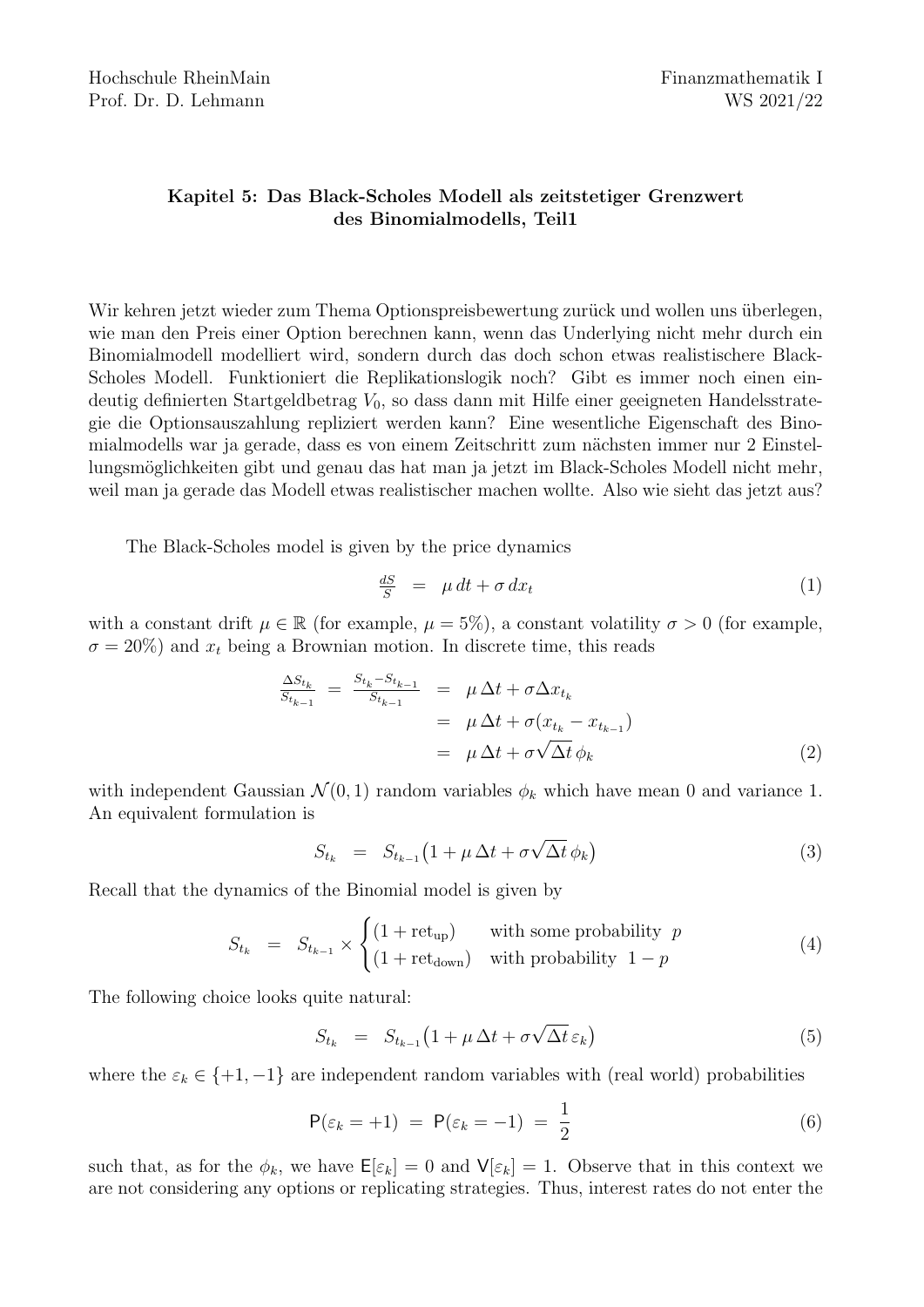stage here and the notion of risk neutral probabilities is not relevant at this place. Expectation values, which one could call real world expectation values in this context, with respect to the Binomial model (5,6) are given by  $(t = N\Delta t, N = t/\Delta t)$ 

$$
\mathsf{E}^{\mathrm{Bin}}\big[f(S_t)\big] = \sum_{k=0}^{N} f\big(S_0(1+\mu\Delta t + \sigma\sqrt{\Delta t})^k(1+\mu\Delta t - \sigma\sqrt{\Delta t})^{N-k}\big) \times \frac{1}{2^N} {N \choose k} \tag{7}
$$

whereas expectation values with respect to the Black-Scholes model (1) are given by

$$
\mathsf{E}^{\text{BS}}\left[f(S_t)\right] = \int f\left(S_0 e^{(\mu - \frac{\sigma^2}{2})t + \sigma x_t}\right) dW(\{x_t\}_{0 < t \le T})
$$
\n
$$
= \int_{\mathbb{R}} f\left(S_0 e^{(\mu - \frac{\sigma^2}{2})t + \sigma x_t}\right) \frac{1}{\sqrt{2\pi t}} e^{-\frac{x_t^2}{2t}} dx_t \tag{8}
$$

There is the following

**Theorem 5.1:** In the continuous time limit  $\Delta t \to 0$ , the Binomial model (5,6) converges to the Black-Scholes model (1), we have for any square integrable function f

$$
\lim_{\Delta t \to 0} \mathsf{E}^{\text{Bin}}\big[f(S_t)\big] = \mathsf{E}^{\text{BS}}\big[f(S_t)\big] \tag{9}
$$

For the proof, we need the following fact:

**Lemma 5.1:** Let t be a fixed time,  $t = N\Delta t$ ,  $N = t/\Delta t$  and let f be some square integrable function. Then:

$$
\lim_{\Delta t \to 0 \atop t \text{ fixed}} \sum_{k=0}^{N} f\left[\sqrt{\Delta t}(2k-N)\right] \frac{1}{2^N} {N \choose k} = \int_{\mathbb{R}} f(x) \frac{1}{\sqrt{2\pi t}} e^{-\frac{x^2}{2t}} dx \tag{10}
$$

Remark: An equivalent formulation of equation (10) is

$$
\lim_{N \to \infty} \sum_{k=0}^{N} f\left(\sqrt{t} \frac{2k-N}{\sqrt{N}}\right) \frac{1}{2^N} {N \choose k} = \int_{\mathbb{R}} f\left(\sqrt{t} x\right) \frac{1}{\sqrt{2\pi}} e^{-\frac{x^2}{2}} dx
$$

or, with  $\tilde{f}(x) := f(\sqrt{x})$  $(t x),$ 

$$
\lim_{N \to \infty} \sum_{k=0}^{N} \tilde{f}\left(\frac{2k-N}{\sqrt{N}}\right) \frac{1}{2^N} {N \choose k} = \int_{\mathbb{R}} \tilde{f}(x) \frac{1}{\sqrt{2\pi}} e^{-\frac{x^2}{2}} dx \tag{11}
$$

Proof of Lemma 5.1: Der folgende Beweis ist ziemlich kompakt, aber auch etwas indirekt und es wird wesentlicher Gebrauch von der Fouriertransformation gemacht und der Eigenschaft, dass das eine unitäre Abbildung ist, ganz am Ende des Beweises. Da dieses Lemma das zentrale Hilfsmittel in diesem Kapitel ist, schauen wir uns auf dem neuen Übungsblatt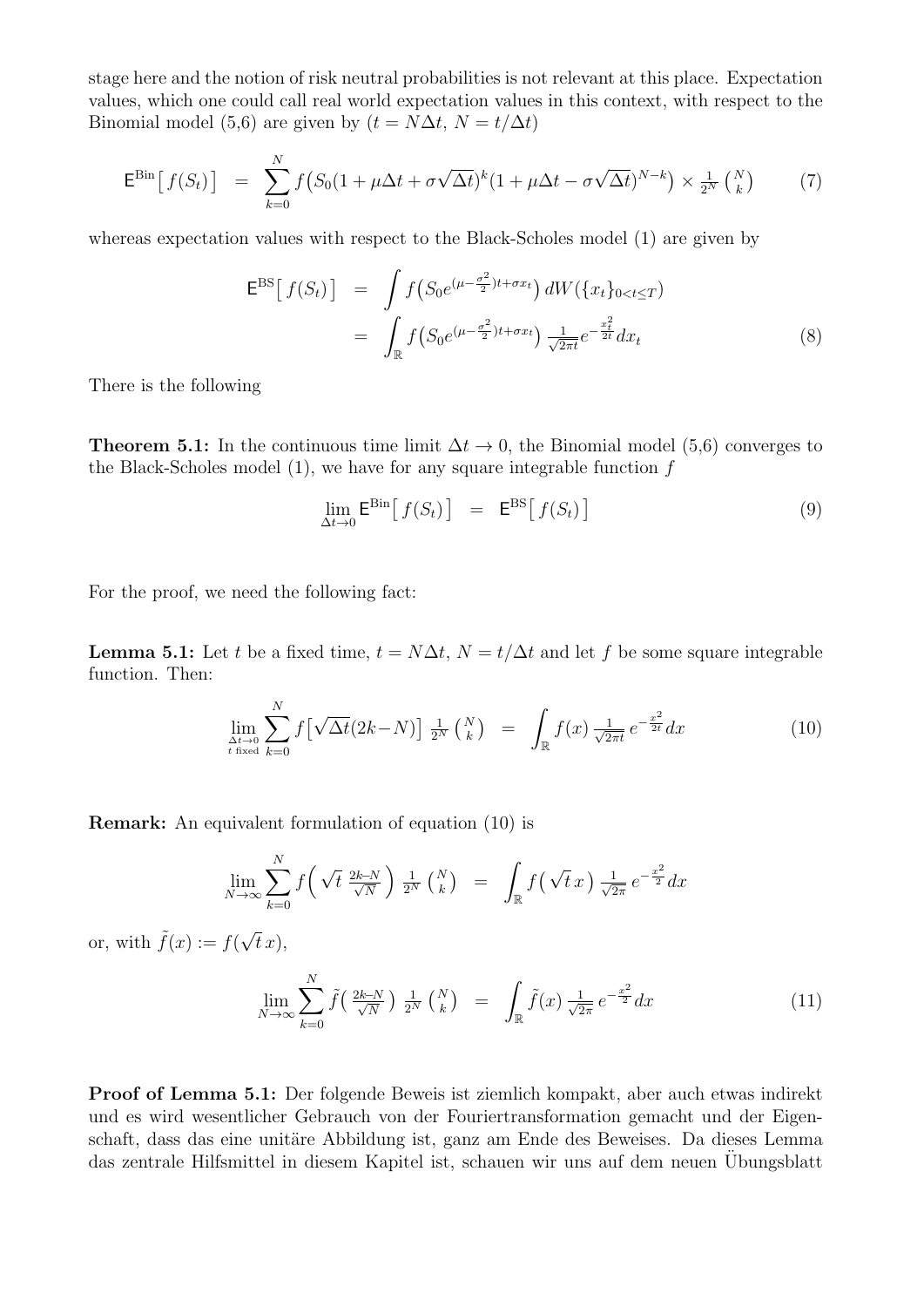noch einen direkten Beweis an, der ohne die Fouriertransformation auskommt. Hier jetzt also with Fourier transform, die folgendermassen definiert ist:

$$
f(x) = \frac{1}{\sqrt{2\pi}} \int_{\mathbb{R}} e^{ipx} \hat{f}(p) dp
$$
 (12)

Damit kann man dann schreiben

$$
\sum_{k=0}^{N} f\left[\sqrt{\Delta t}(2k-N)\right] \frac{1}{2^{N}} {N \choose k} = \frac{1}{\sqrt{2\pi}} \int_{\mathbb{R}} \sum_{k=0}^{N} \frac{1}{2^{N}} {N \choose k} e^{ip\sqrt{\Delta t}} (2k-N) \hat{f}(p) dp \qquad (13)
$$

The sum in (13) becomes

$$
\sum_{k=0}^{N} \frac{1}{2^{N}} {N \choose k} e^{ip\sqrt{\Delta t}} (2k - N) = e^{-ip\sqrt{\Delta t} N} \frac{1}{2^{N}} \sum_{k=0}^{N} {N \choose k} e^{2ip\sqrt{\Delta t} k}
$$
  
\n
$$
= e^{-ip\sqrt{\Delta t} N} \frac{1}{2^{N}} \left(1 + e^{2ip\sqrt{\Delta t}}\right)^{N}
$$
  
\n
$$
= \frac{1}{2^{N}} \left(e^{-ip\sqrt{\Delta t}} + e^{ip\sqrt{\Delta t}}\right)^{N}
$$
  
\n
$$
= \left\{\cos(p\sqrt{\Delta t})\right\}^{\frac{t}{\Delta t}}
$$
  
\n
$$
= \left\{1 - \frac{p^{2} \Delta t}{2} + O\left((\Delta t)^{2}\right)\right\}^{\frac{t}{\Delta t}}
$$
  
\n
$$
\xrightarrow{\Delta t \to 0} e^{-\frac{p^{2}}{2}t}
$$
 (14)

Thus, for  $\Delta t \rightarrow 0$  (13) becomes

$$
\frac{1}{\sqrt{2\pi}} \int_{\mathbb{R}} e^{-\frac{p^2}{2}t} \hat{f}(p) dp = \frac{1}{\sqrt{2\pi}} \sqrt{\frac{1}{t}} \int_{\mathbb{R}} e^{-\frac{x^2}{2t}} f(x) dx
$$

$$
= \frac{1}{\sqrt{2\pi t}} \int_{\mathbb{R}} e^{-\frac{x^2}{2t}} f(x) dx \tag{15}
$$

where we used the fact that

$$
\left(e^{-\alpha \frac{x^2}{2}}\right)^{\wedge}(p) = \frac{1}{\sqrt{\alpha}} e^{-\frac{1}{\alpha} \frac{p^2}{2}} \tag{16}
$$

and that the Fourier transform is unitary, that is,  $\int f g = \int \hat{f} \hat{g}$ .

**Proof of Theorem 5.1:** We have  $\log(1+x) = x - x^2/2 + O(x^3)$  and ignore terms  $(\Delta t)^{\frac{3}{2}}$ in the calculation below or higher powers, since for those terms, after multiplication with in the calculation below or higher powers, since for those terms, after multiplication with  $N = t/\Delta t$ , at least a factor  $\sqrt{\Delta t}$  survives which goes to zero in the continuous time limit  $\Delta t \rightarrow 0$ :

$$
(1 + \mu \Delta t + \sigma \sqrt{\Delta t})^{k} (1 + \mu \Delta t - \sigma \sqrt{\Delta t})^{N-k}
$$
\n
$$
= e^{k \log(1 + \mu \Delta t + \sigma \sqrt{\Delta t}) + (N - k) \log(1 + \mu \Delta t - \sigma \sqrt{\Delta t})}
$$
\n
$$
= e^{k(\mu \Delta t + \sigma \sqrt{\Delta t} - \frac{\sigma^{2}}{2} \Delta t) + (N - k)(\mu \Delta t - \sigma \sqrt{\Delta t} - \frac{\sigma^{2}}{2} \Delta t) + O(\sqrt{\Delta t})}
$$
\n
$$
= e^{\sigma \sqrt{\Delta t}(2k - N)} e^{(\mu - \frac{\sigma^{2}}{2})t} e^{O(\sqrt{\Delta t})}
$$
\n(18)